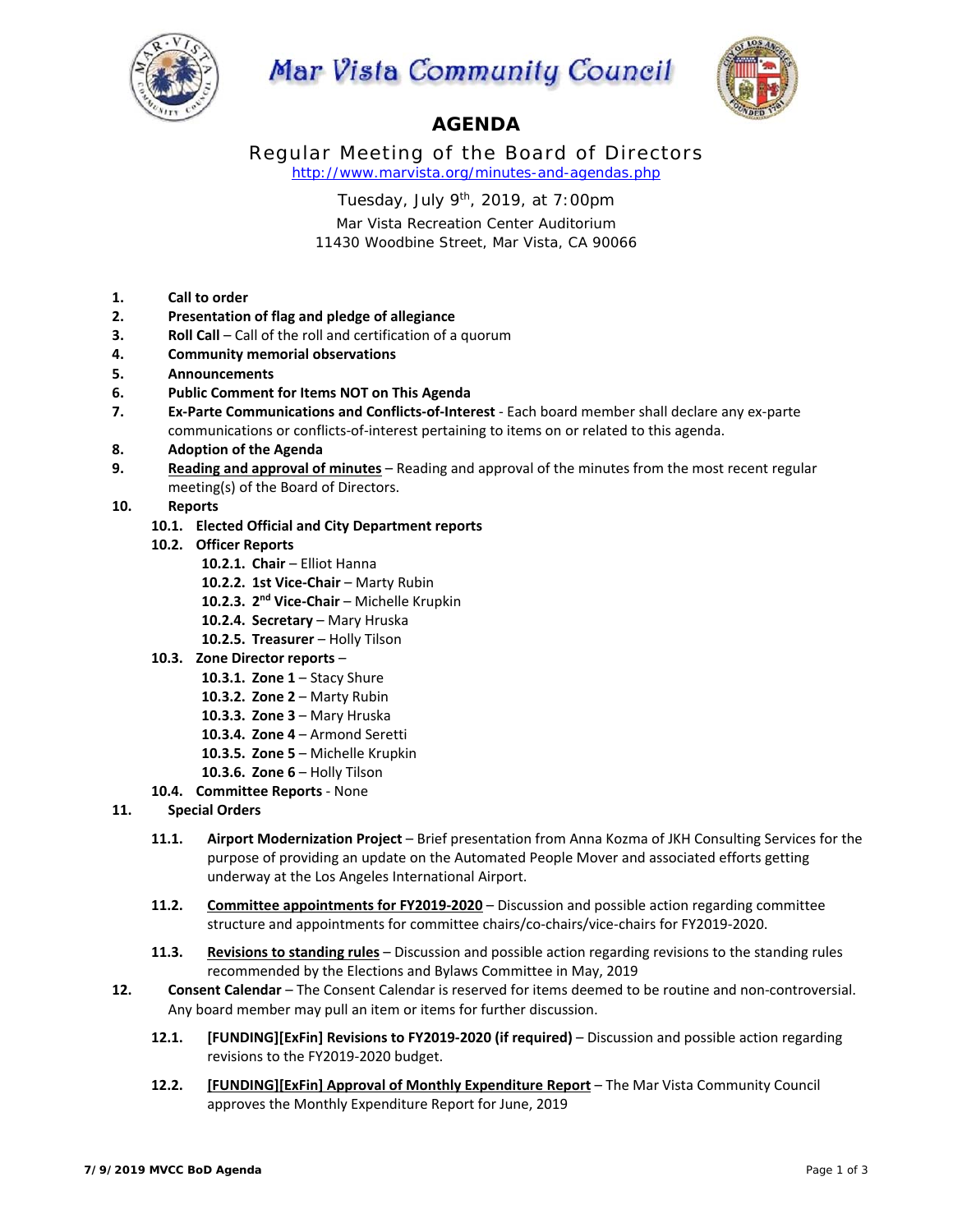- **12.3. [FUNDING][Tilson] StorQuest payment**  The Mar Vista Community Council approves an expenditure in the amount of \$461.00 for the month of June, 2019 for storage locker rental at StorQuest.
- **12.4. [FUNDING][Tilson] MailChimp payment** ‐ The Mar Vista Community Council approves an expenditure in the amount of \$27.00 for the month of June, 2019 for the MailChimp e-mail service.

### **12.5. [FUNDING][ExFin] Board member reimbursements –**

- **12.5.1.** The Mar Vista Community Council approves a reimbursement in the amount of \$461.00 to Elliot Hanna for the StorQuest payment for June, 2019 (see 12.3).
- **12.5.2.** The Mar Vista Community Council approves a reimbursement in the amount of \$27.00 to Elliot Hanna for the MailChimp subscription payment for June, 2019 (see 12.4).
- **12.6. [FUNDING][ExFin] Approval of business‐card expenditure** ‐ The Mar Vista Community Council approves an expenditure not to exceed \$1,000.00 for business cards for new board members and committee chairs/co‐chairs/vice‐chairs.
- **12.7. [FUNDING][Tilson] Room rental expenditure** ‐ The Mar Vista Community Council approves an expenditure not to exceed \$25.00 for room rental at St. Andrew's Lutheran Church for the June, 2019 Board of Directors' meeting.
- **12.8. [FUNDING][Tilson] Appointment of financial officers** ‐ the Mar Vista Community Council reaffirms the following financial officers (previously approved/ratified at the 6/18/2019 Board of Directors' meeting as part of the FY 2019‐2020 Administrative Packet): Card Holder‐Elliot Hanna, Chair; Treasurer‐Holly Tilson; Second Signer‐Martin Rubin, First Vice‐Chair; Alternate Signer‐Michelle Krupkin, Second Vice‐ Chair.
- **13. Excluded Consent Items**  Discussion and further action on items excluded from the Consent Calendar.

### **14. Unfinished Business and General Orders** – None

- **15. New Business** 
	- **15.1. [POLICY][Hanna] Stepped up enforcement for possession and/or sale of controlled substances**  Discussion and possible action regarding a request to the Los Angeles Police Department for stepped up enforcement for possession and/or sale of controlled substances (amphetamines, cocaine, crack, heroin, opiates, ketamine, ecstasy, etc.) that result in the arrest of the offending individual for prosecution under California health and Safety Codes 11350, 11351, 11377, 11378 in our community at, but not limited to, the Venice/405 encampment area.
	- **15.2. [POLICY][Shure] Enforcement regarding Ellis Act conversions** ‐ Discussion and possible action regarding a resolution calling upon the City Council and Department of Planning ENFORCING Los Angeles Municipal Code Section 12.95.2(F)(6) for Ellis Act condo conversion Permits and Entitlements.
	- **15.3. [ADMINISTRATIVE][Shure] Participation in the Neighborhood Council Alliance for Sustainability**  Discussion and possible action regarding joining the Neighborhood Council Alliance for Sustainability and making appointments thereto.

### **16. Adjournment**

**Bold, underlined** text indicates further details can be found in supplemental materials available at the meeting.

*<sup>\*</sup> PUBLIC INPUT AT NEIGHBORHOOD COUNCIL MEETINGS – The public is requested to fill out a "Speaker Card" to address the Board on any agenda item before the Board takes an action on an item. Comments from the public on agenda items will be heard only when the respective item is being considered. Comments from the public on other matters not appearing on the agenda that are within the Board's jurisdiction will be heard during the General Public Comment period. Please note that under the Brown Act, the Board is prevented from acting on a matter that you bring to its attention during the General Public Comment period; however,*  the issue raised by a member of the public may become the subject of a future Board meeting. Public comment is limited to 3 minutes per speaker, unless adjusted *by the presiding officer of the Board.* 

*<sup>\*</sup> PUBLIC POSTING OF AGENDAS - MVCC agendas are posted for public review at Mar Vista Recreation Center, 11430 Woodbine Street, Mar Vista, CA 90066*

*Subscribe to our agendas via email through L.A. City's Early Notification System at http://www.lacity.org/subscriptions or via at our website, http://www.marvista.org*

*<sup>\*</sup> THE AMERICAN WITH DISABILITIES ACT - As a covered entity under Title II of the Americans with Disabilities Act, the City of Los Angeles does not discriminate on the basis of disability and, upon request, will provide reasonable accommodation to ensure equal access to its programs, services and activities, including sign language interpreters, assistive listening devices and other auxiliary aids and/or services. To ensure availability of services, please make your request at least 3 business days (72 hours) prior to the meeting you wish to attend by contacting chair@marvista.org.*